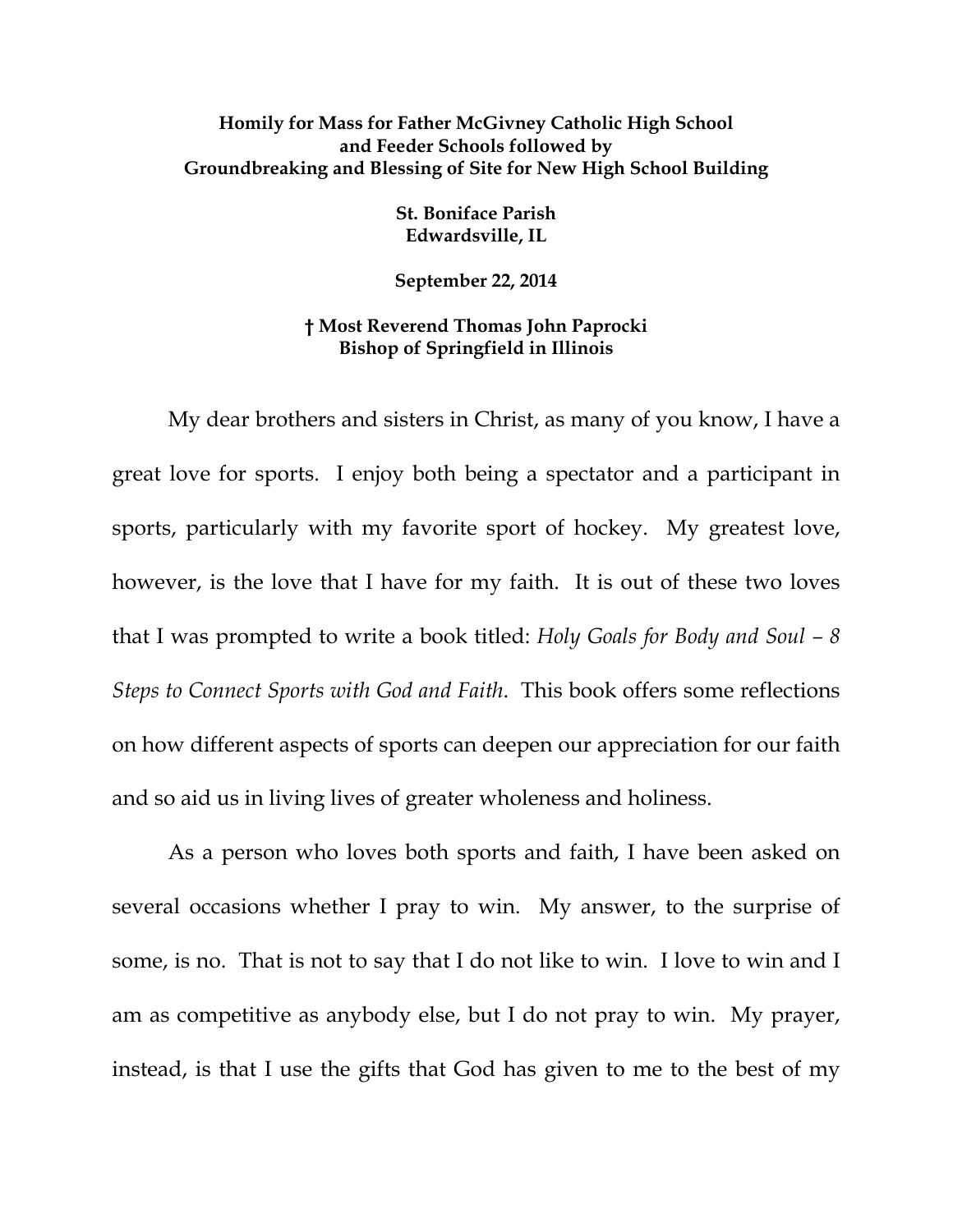ability. Regardless of whether I win or lose, if I have done my best, I know that I have given glory to God by being a good steward of what He has given to me. Sometimes, the other team or the other person is better than we are, and as long as we have done our best with what we have, there is no shame in losing. But if we play our best and the other team doesn't, there's a good chance we'll win even if they are more talented than we are!

In our Gospel for today's Mass, we hear Jesus tell His followers that "[n]o one who lights a lamp conceals it with a vessel or sets it under a bed; rather, he places it on a lampstand so that those who enter may see the light." (Luke 8:16). The Lord is reminding us that those things given to us by the Lord are not meant to be hidden, but shared for the benefit of others. First and foremost, this means the gift of our faith, but it can also apply to every aspect of our lives, for every good gift that we have comes from Him and is meant to be used according to His will.

When we hear this passage, we should feel challenged by it, because it is an invitation for us to look at our own lives to see how well we have used what has been given to us by our Lord. Each of us has been given a multitude of gifts and we are expected to do something with them, not just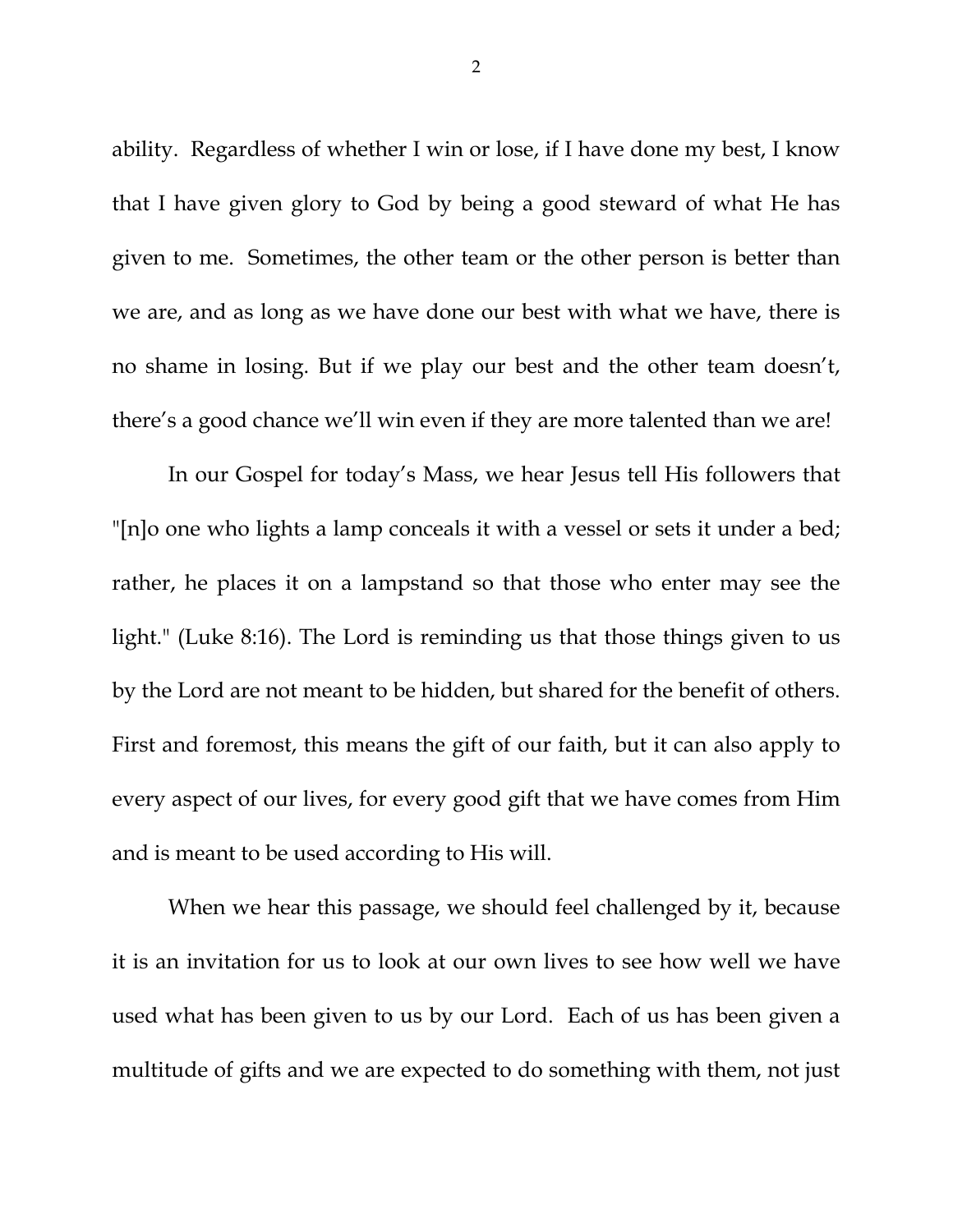hiding them under a lampstand because we deem them to be unimportant or irrelevant to our lives. God wants us to be good stewards of His gifts so that they can be shared, not just to ourselves. We call this "stewardship."

One of the major challenges that we face when speaking about stewardship is another word that ends in "ship." That word is "ownership." Our society in many ways encourages an entitlement mentality. This mentality basically says, "This is mine; I will do with it what I want, how I want, and when I want." It becomes all about me and it excludes the two directions that our gifts should be directed: to God and others. This manifests itself in countless ways in our society, whether we are talking about our money, our time, or our bodies.

It is therefore important for us to be able first of all to recognize that everything that we have comes from God. While it is true that we need to cooperate, the credit goes to Him. When we make it all about ourselves, we slowly pull away from Him and others and begin to experience a life of unhappiness. Recall the example of the Prodigal Son, how he demanded from his father the inheritance that belonged to him. After what seemed to

3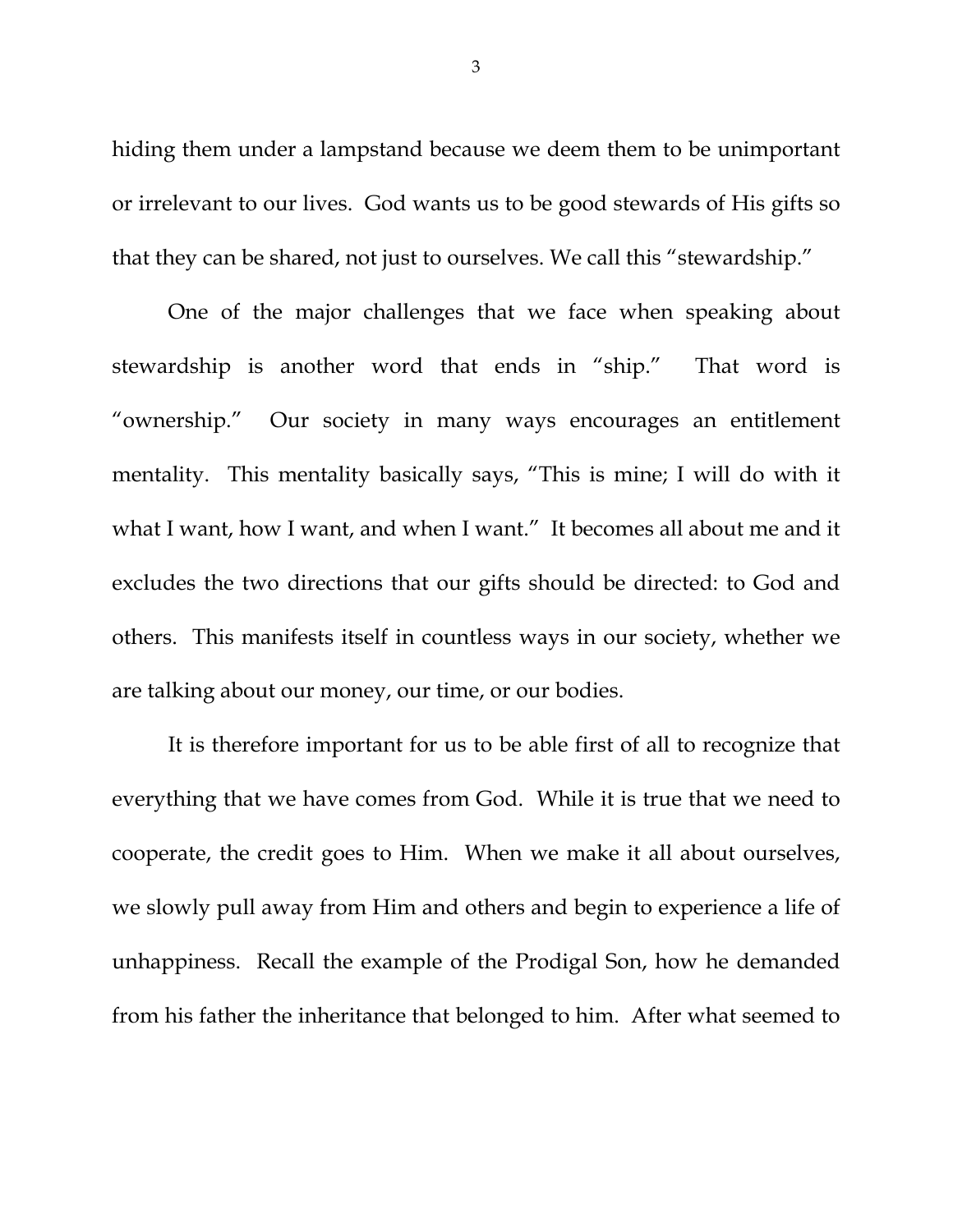be a promising beginning, his life quickly spiraled out of control until he hit rock bottom.

As students in Catholic schools, how do you look at the gift of our Catholic faith that you have the privilege of learning and growing in each day you go to school? Do you just see it as another class, another test to take, another activity to do, or another Mass to endure? Or, do you see this as our most valuable subject? By embracing this great gift of our Catholic faith, we prepare ourselves to make better use of *every* gift that the Lord gives to us. By having a deep, personal relationship with God, we more readily recognize that everything comes from Him. Our faith also helps us to recognize the dignity and uniqueness of each person. Out of that understanding and in gratitude for His many gifts, we will more easily want to give what we have back to Him and to those He has placed in our lives.

In addition to considering what Catholic education means to us, it is also helpful for us to look at what the gift of Catholic education means to others. First and foremost, we consider your parents. They are convinced in the value of a Catholic education to the point that they have made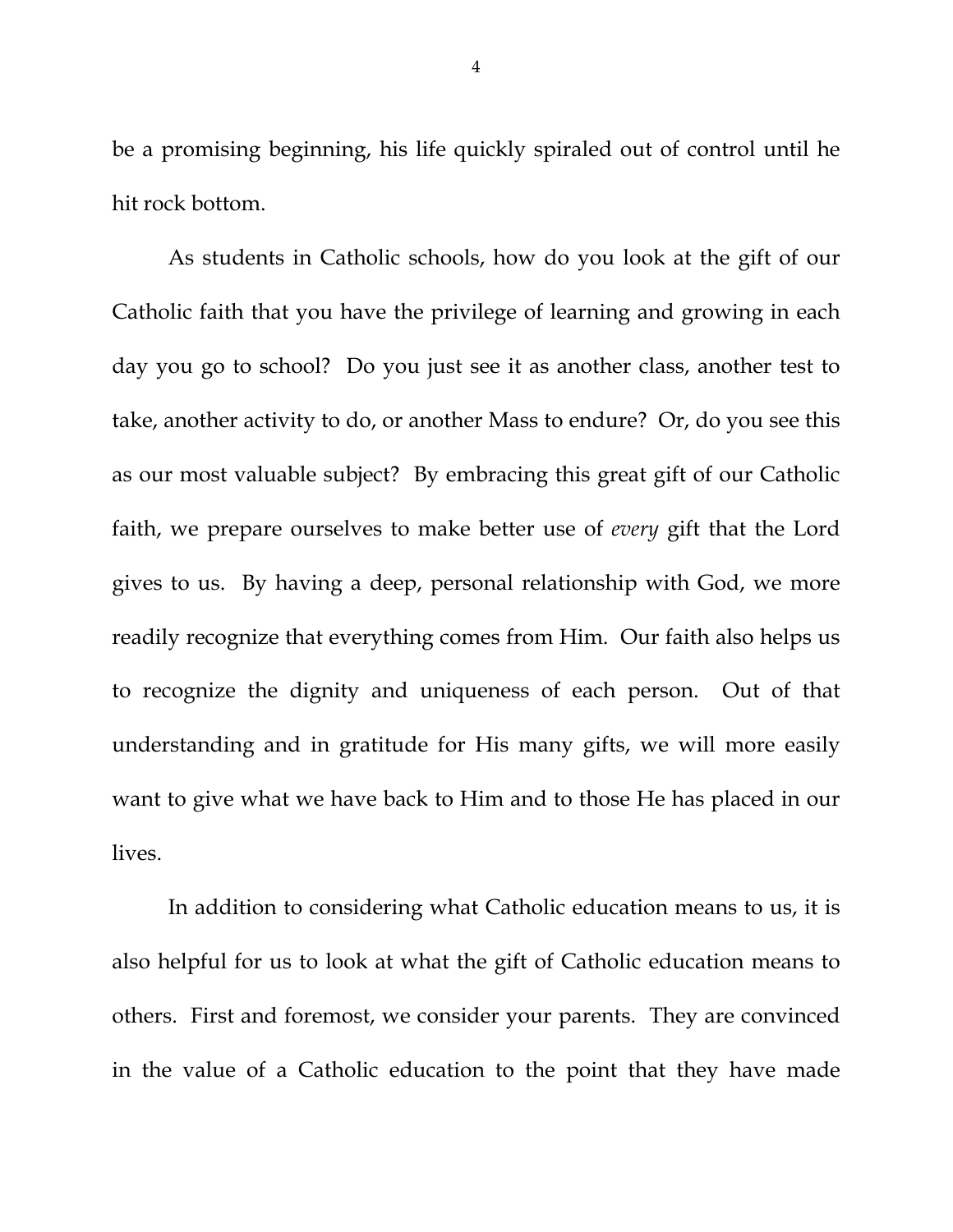sacrifices, and in many cases, significant sacrifices, to give you the opportunity to have an education rooted in our Catholic faith. They have taken their responsibility as parents seriously, understanding that you are all a gift to them given by God and they want to be good stewards of those gifts by preparing you to be the best young men and women possible. They are convinced that being in an environment where the Catholic faith is central is a key element in your lives, an element that will not just prepare you for your future careers, families, and lives, but will also prepare you for the most important goal of becoming a saint.

This afternoon, we will break ground and bless the site which will soon be the new home of Father McGivney Catholic High School. This has been made possible due only to the generosity of many people in this local area, people who, like your parents, see the value of Catholic education at the high school level. They have been willing to share the gifts that the Lord has blessed them with in order to benefit all of you, as they believe strongly in the importance of your receiving this education in order to benefit both society and the Church.